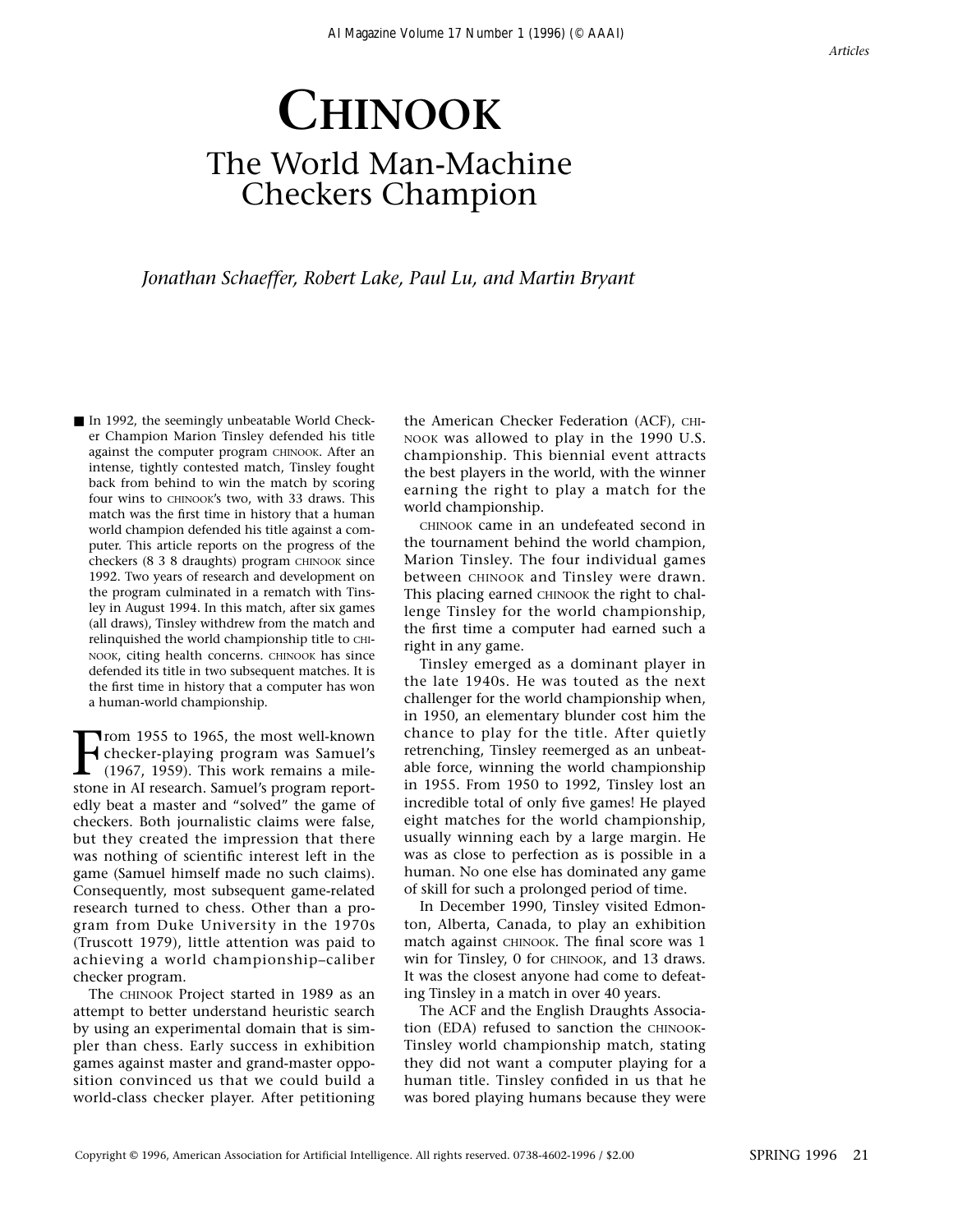*One of the major problems in chess and checker programs is deciding when it is appropriate to stop analyzing a line of play and apply the evaluation function.*

no opposition to him. He relished the opportunity to play the computer because of its aggressive style and willingness to take chances. When the ACF and the EDA refused to budge on this issue, Tinsley resigned his world championship title and then immediately signed an agreement to play the CHI-NOOK match. The ACF and the EDA hastily rethought their position and created a new man-machine world championship: the best human against the best computer. Because Tinsley was the undisputed human champion and CHINOOK had properly earned the right to challenge, the new man-machine title was a convenient way to keep the checker federations happy.

In August 1992, CHINOOK and Tinsley finally did battle (Schaeffer, Treloar, et al. 1993). The match was held in London, England, and was sponsored by Silicon Graphics, Inc. After initially falling behind, Tinsley rebounded and emerged victorious, scoring 4 wins to CHI-NOOK's 2, with 33 draws. The two CHINOOK wins represented only the sixth and seventh times that Tinsley had lost in the previous 42 years.

Although Tinsley had a close call in London, he was eager to play the computer again. A rematch was set for August 1994.

## CHINOOK 1994

Within a few weeks of the end of the 1992 CHINOOK-Tinsley match, preparations began for the rematch. CHINOOK's performance consists of four aspects (Schaeffer, Lu, et al. 1993; Schaeffer et al. 1992): (1) *search,* algorithms for traversing through the  $O(10^{20})$  search space; (2) *evaluation function,* decisions about how good a position is; (3) *end-game databases,* perfect information on which endgame positions are won, lost, and drawn; and (4) *opening book,* a database of opening lines to start a game. Compared to the program that played in 1992, important advances had been made to the program in each of these areas.

#### Search

CHINOOK uses a parallel alpha-beta search algorithm with all the latest enhancements (Lu 1993). CHINOOK 1992 had an average minimum search depth of 19 ply, excluding search extensions (one ply equals one move by one player). CHINOOK 1994 ran on a 16-processor Silicon Graphics CHALLENGE computer (150 megahertz processors) with 1 gigabyte of random-access memory (RAM). The machine had twice as many processors, each five times faster than in 1992, and four times as much RAM. The improved hardware allowed the program to search a minimum of an additional two ply deeper.

As has been seen with chess programs, deeper search in checkers translates into stronger play. Some studies in chess have indicated that there might be a linear relationship between search depth and performance (Thompson 1982). Experiments in CHI-NOOK show that there comes a point where increased search depth provides diminishing returns (Schaeffer, Lu, et al. 1993). The data suggest that CHINOOK has already reached the point where little is to be gained by deeper searching; improved performance must come through knowledge enhancements rather than machine speed.

Extensive work was done to improve the quality of the search tree built by CHINOOK. We have seen positions that Tinsley can correctly analyze, even though the solution requires over 60 ply of search! Fixed-depth alpha-beta search is woefully inadequate here. As in chess, the alpha-beta framework has been modified to selectively extend interesting lines of play (search extensions) and to curtail effort on clearly inferior lines of play (forward pruning). A variety of static (heuristic) and dynamic (based on properties of the search tree) techniques were used to create a more intelligent searcher.

One of the major problems in chess and checker programs is deciding when it is appropriate to stop analyzing a line of play and apply the evaluation function. Ideally, the evaluated position should be quiescent; in other words, it should be relatively stable, with no surprises waiting around the corner. Instrumenting the search algorithm allowed us to identify positions where a heuristic evaluation was likely to make a gross misassessment as a result of hidden tactics. A program was created to generalize the features of these positions, to search for any commonalities. The results were surprising: One type of tactical combination accounted for roughly 50 percent of the errors. A further two types accounted for an additional 25 percent of the cases. These latter two features were easily accounted for by adding simple patterns to the evaluation function.

The dominant source of error involved a so-called *two-for-one combination*. Here, the key move would result in a checker being captured, but a double jump ensued for a net gain of one checker. Hard coding the knowledge required to capture one instance of this pattern was easy. However, generalizing this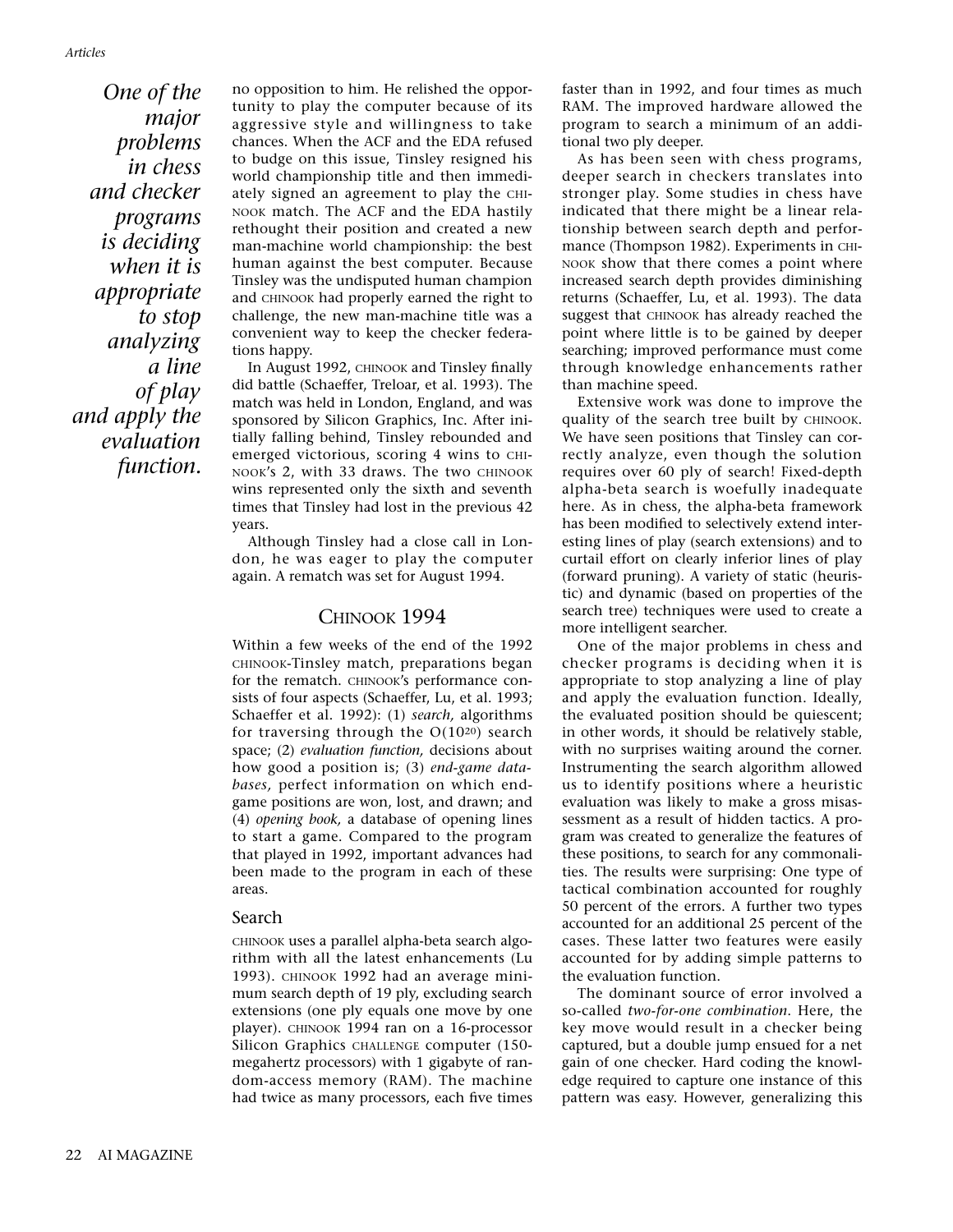knowledge to cover all the possible scenarios and exceptions proved to be extremely difficult and error prone. To properly identify all the conditions necessary for the combination involved consideration of 28 of the 32 squares on the board. The alternative to using a set of static rules was to perform dynamic search. Given that the majority of evaluated positions do not have the two-for-one pattern present, the cost of doing the (expensive) search was prohibitive.

All the information about these patterns was captured in what we call *tactical tables.* The essential information required in the position to determine whether the two-forone combination is present was abstracted into 8,000,000 possibilities. For each scenario, an abstract board position was created containing constraints on each of the squares (such as a white piece must be on this square, or another square must be occupied). A search was performed on this abstract board position to see if the two-for-one combination succeeded. For each possible abstract board, the result of the search, whether the combination works, was added to the tactical table. Because each possibility required only one bit, the entire table required only one megabyte of additional storage.

When a position is evaluated, the tactical table is consulted. The essential features of the position are mapped into an index that is used to access the appropriate bit in the tactical table. If the bit isn't set, then the evaluation proceeds normally. If the bit is set, then we know that the side to move is winning a checker. The program then extends the search to resolve the tactics. It can't simply conclude that the checker is being safely won. It's possible that having played the sequence of moves to win the checker leads to a position where the other side has sufficient positional compensation for the lost material or has, in turn, its own two-for-one combination regaining the material.

The addition of the tactical table and the additional patterns reduced the occurrences of major errors in the evaluation function by roughly 75 percent, significantly improving the stability of the program. The cumulative effect of deep selective search is overwhelming for most human players: CHINOOK does not make tactical mistakes.

#### Evaluation Function

The knowledge in CHINOOK's evaluation function has remained largely unchanged since 1992. In the two years subsequent to the London 1992 match, all the individual knowledge components were thoroughly tested for utility and completeness. To our surprise, this testing uncovered a number of (glaring) errors in the code and some important gaps in the program's knowledge. Some of these errors could have been fatal in a game. One of the best-worst properties of the alpha-beta algorithm is that its maximum-minimum behavior hides evaluation-function errors. Evaluation-function bugs can remain hidden for years. Often, errors are only detected when a bad score is propagated to the root of the search tree.

The evaluation function remains a linear combination of roughly two dozen major components, each of which contains several heuristic weights. Attempts have been made to tune the weights of the evaluation function through automated processes, such as using linear equations, neural nets, and genetic algorithms. Although these traditional AI approaches appear promising in the literature, in our experience, they cannot compete with the results of hand tuning (although in other domains, such as Othello [Lee and Mahajan 1990] and backgammon [Tesauro 1995], some of these techniques have been effective). We want never to have to hand tune an evaluation function again!

#### End-Game Databases

CHINOOK 1992 had access to a database containing the value (win, loss, draw) for all positions with seven or fewer pieces on the board and a small percentage of the eight-piece databases. The databases contained roughly 40 billion positions compressed into 2 gigabytes of data. The entire database was available to the program during a game and was compressed in such a way to allow rapid decompression at run time (Lake, Schaeffer, and Lu 1994).

After the 1992 match, errors were discovered in some of the end-game databases. In retrospect, CHINOOK was fortunate not to lose game one of the 1992 match because that result hinged on the erroneous values.

After the match, the databases were repaired and work continued with the goal of building the complete eight-piece databases. The 4 x 4 subset of the 8-piece database (all positions with 4 pieces against 4 pieces, any combination of kings and checkers) was completed in 1994, adding an additional 111 billion positions. For the 1994 matches, the 1 to 7-piece databases and the 4 x 4 subset of the 8-piece databases—148 billion positions—were used. Subsequently, the rest of the 8-piece databases have been computed

*The addition of the tactical table and the additional patterns reduced the occurrences of major errors in the evaluation function by roughly 75 percent, significantly improving the stability of the program.*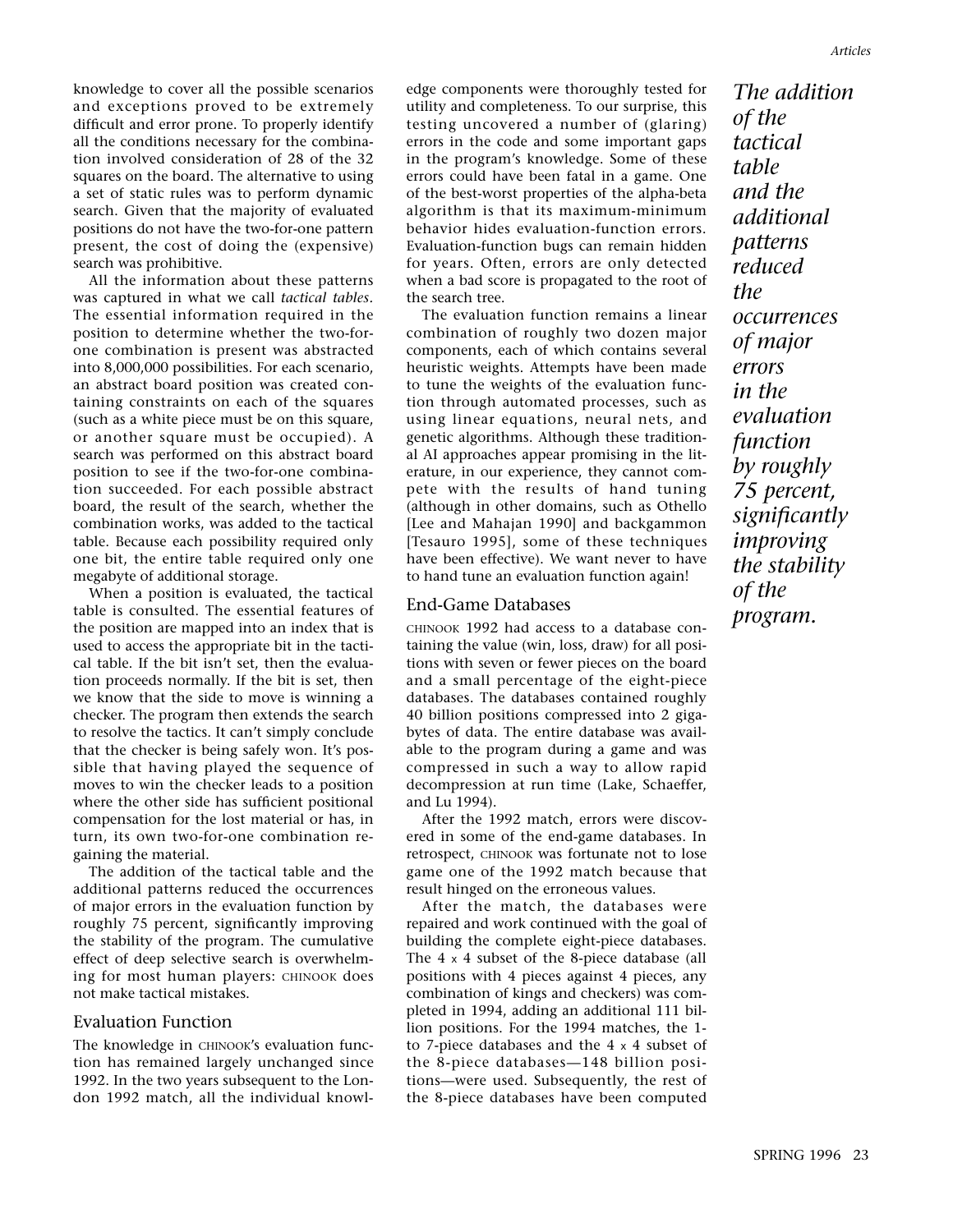(440 billion positions compressed into 6 gigabytes of disk), and the 9-piece databases are under way.

One of the goals of this project is to eventually construct a perfect checker player. Although building a database of 440-billion positions might seem to be a primitive approach, currently there is not really much of an alternative. Attempts to use standard AI approaches (genetic algorithms [van Belle 1995], neural nets, and function optimization) have produced solutions with unacceptably high error rates. However, brute-force enumeration can have no error. Also, enumeration of the data (with no gaps) allows for implicit addressing, which significantly benefits the data compression. For our application, AI solutions have more errors and poorer data compression and are more expensive to access at run time.

The knowledge implicit in the  $4 \times 4$ database greatly exceeds even Tinsley's capabilities. For example, Grand-Master Don Lafferty played into an ending he thought was drawn, only to discover to his surprise that CHINOOK knew it was a win. Our databases have overturned a number of long-held conceptions about some standard positions in the checker literature. In the 1994 U.S. championship, CHINOOK's end-game database was used to adjudicate the game between Tinsley and Grand-Master Elbert Lowder. Tinsley was trying for the win; the databases said it was a draw. It was the first time in any game that the word of a computer had been used to decide the outcome of a world champion's game.

CHINOOK's deep searches frequently hit positions in the end-game databases. Usually, within a few moves of the start of a game, the program becomes input-output bound on accessing the databases rather than compute bound as most game-playing programs are. In most games, CHINOOK can determine the final result of the game within the first 10 moves, usually a draw. When the program realizes the game is drawn, the problem now becomes one of how to best proceed. Not all draws are equal. The program has to choose between drawing moves to maximize the chances for human error.

CHINOOK was enhanced to differentiate between *strong draws*, draws where there is a chance of inducing the opponent into an error, and *weak draws*, draws where the program has little chance of winning. Instead of returning a score of 0 (equality) for a database draw position, a restricted depth search (with the databases disabled) is performed to get an idea of the nondatabase minimax score. The

resulting score is scaled to allow draws to return scores in the range of  $+1/3$  to  $-1/10$  of a checker. Thus, if the program has a choice between playing a strong draw and playing a nondrawing move that yielded a small advantage, the program prefers the strong draw. Most game-playing programs would choose the nondrawing move.

# Opening Book

In the last 125 years, a large body of literature on checkers has been published. Much of it deals with an analysis of the opening. Human players study this literature so that they know the best sequences of opening moves. One of the most important parts of grand-master preparation is to find surprises, or *cooks*, in the openings. These are new moves that force the opponent on to his or her own resources, usually in a complicated position, thus increasing the chances for error.

The biggest weakness in CHINOOK 1992's play was in the opening. Opening mistakes were responsible for three of the losses to Tinsley (the fourth loss was a forfeit in a drawn position). To solve this problem, we entered into an agreement with Martin Bryant, author of the commercially available checker program COLOSSUS. Over the years, he built a large database (or *book*) of opening plays; these moves were acquired largely from the published literature. To reduce the probability of an error (all too common in the literature), many of the positions were checked for correctness by his program (using a deep search).

Once we obtained the COLOSSUS database, CHINOOK spent several months verifying each position. The searches were to a minimum of 19 ply deep and used all the end-game databases. The result was that several hundred positions in the book were corrected (usually the result of incorrect human assessments of end-game positions), most of them positions where one side missed a saving draw.

The verification data were filtered to look for new moves in the openings. Given Tinsley's phenomenal memory, one is unlikely to beat him by repeating the best moves in the literature. The only way to win against Tinsley is to surprise him. We needed to find unusual moves that were on main lines of play (so that we had a reasonable chance of getting him to play that line) that were either new or offbeat. Thus, we had to search for new moves, unusual second or third best moves, and old moves that have faded from popularity.

*One of the goals of this project is to eventually construct a perfect checker player.*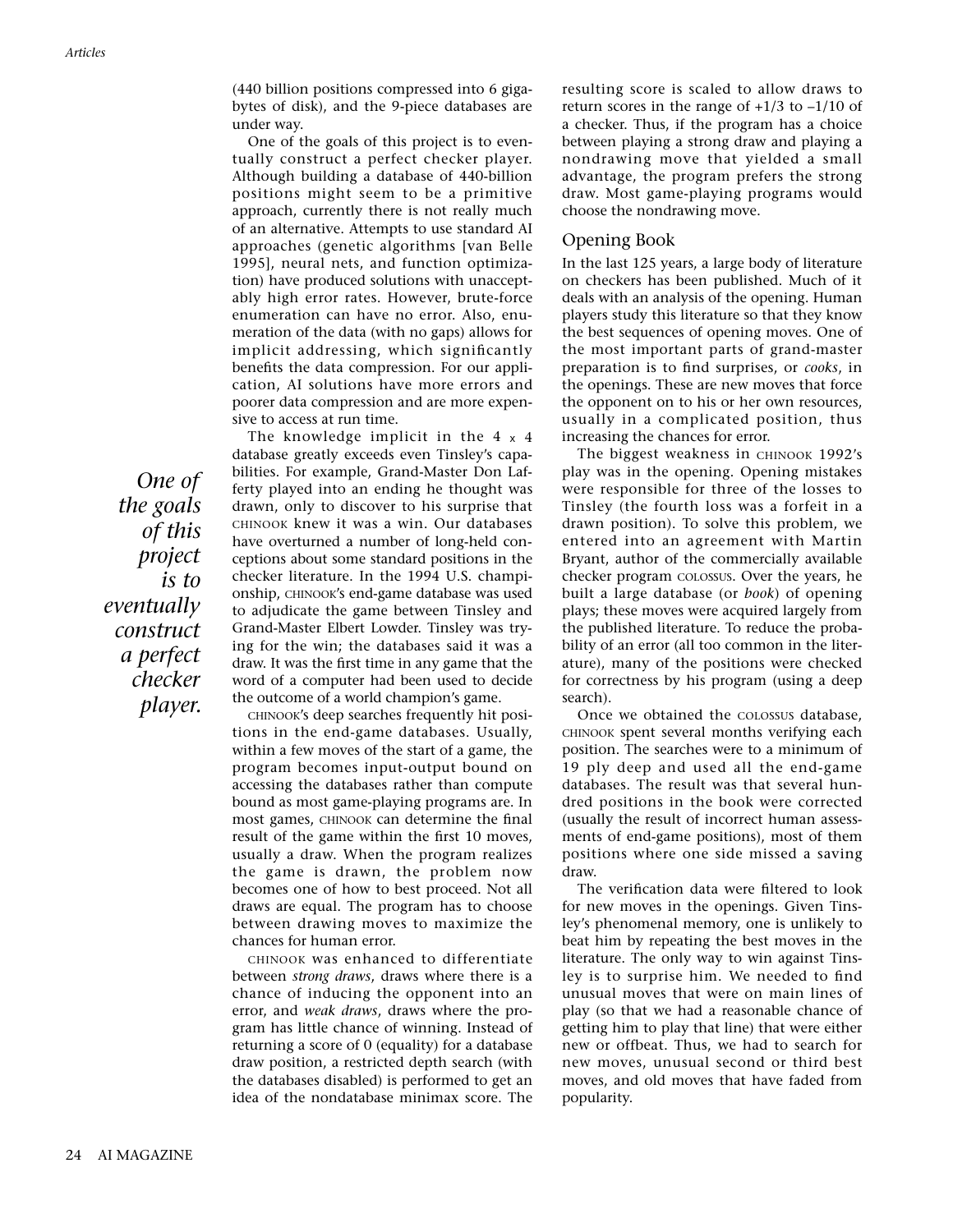

CHINOOK's analysis of the openings was only a small part of the effort. The program flagged over 2000 potential cooks. Each one of these cooks had to be assessed by hand based on its likelihood of appearing in a game and the potential benefits. Less than 100 were flagged for additional investigation.

There are 144 openings in checkers (the first 3 moves are randomly selected at the start of a game). In eight openings, we found so-called *gold moves*, moves that gave CHINOOK a good chance to win the game if we had a chance to play theses moves against Tinsley. We had roughly 30 *silver moves,* new moves that we knew eventually led to a draw but might surprise Tinsley and induce a mistake.

In summary, compared to CHINOOK 1992, CHINOOK 1994 searched better and deeper, evaluated positions better, had access to more and better-quality end-game databases, and had access to 12 times as much (and betterquality) opening knowledge. Given the close result from 1992 and all the advances to CHI-NOOK in the interim, how could we miss this time around?

# Prematch Preparation

Preparing for a world-championship match against a human is not just a programming exercise. Psychology is an integral part of prematch preparation whether the match be

man versus man or man versus machine. Several things were done to keep CHINOOK's true strength hidden from Tinsley.

A test match was played in April 1994 against the official world champion, Derek Oldbury (Oldbury took over the title when Tinsley resigned it in 1991). The final score was three wins for CHINOOK, no losses, and nine draws. Interestingly, in all three wins, CHINOOK announced the game as drawn. However, CHINOOK successfully made the draws as difficult to achieve as possible and eventually Oldbury stumbled. It was widely known that the match had been played. However, by agreement with Oldbury, the final score and the games were kept secret until after the Tinsley match. Several people, including Tinsley, tried to uncover this information but to no avail. All Tinsley knew was that we had won.

In July, an 18-game match with Don Lafferty ended in 18 draws. Tinsley came to Edmonton to observe the CHINOOK-Lafferty match, hoping to get some inside information on the program. In our opinion, Lafferty is the second-strongest human player. As Tinsley's protégé, he has access to most of Tinsley's opening secrets. Lafferty is a cautious player who seldom takes risks. In tournaments, he rarely loses a game, but he usually wins enough to capture a top ranking. In contrast, a player such as Grand-Master Ron

*… compared to CHINOOK 1992, CHINOOK 1994 searched better and deeper, evaluated positions better, had access to more and better-quality end-game databases, and had access to 12 times as much (and betterquality) opening knowledge.*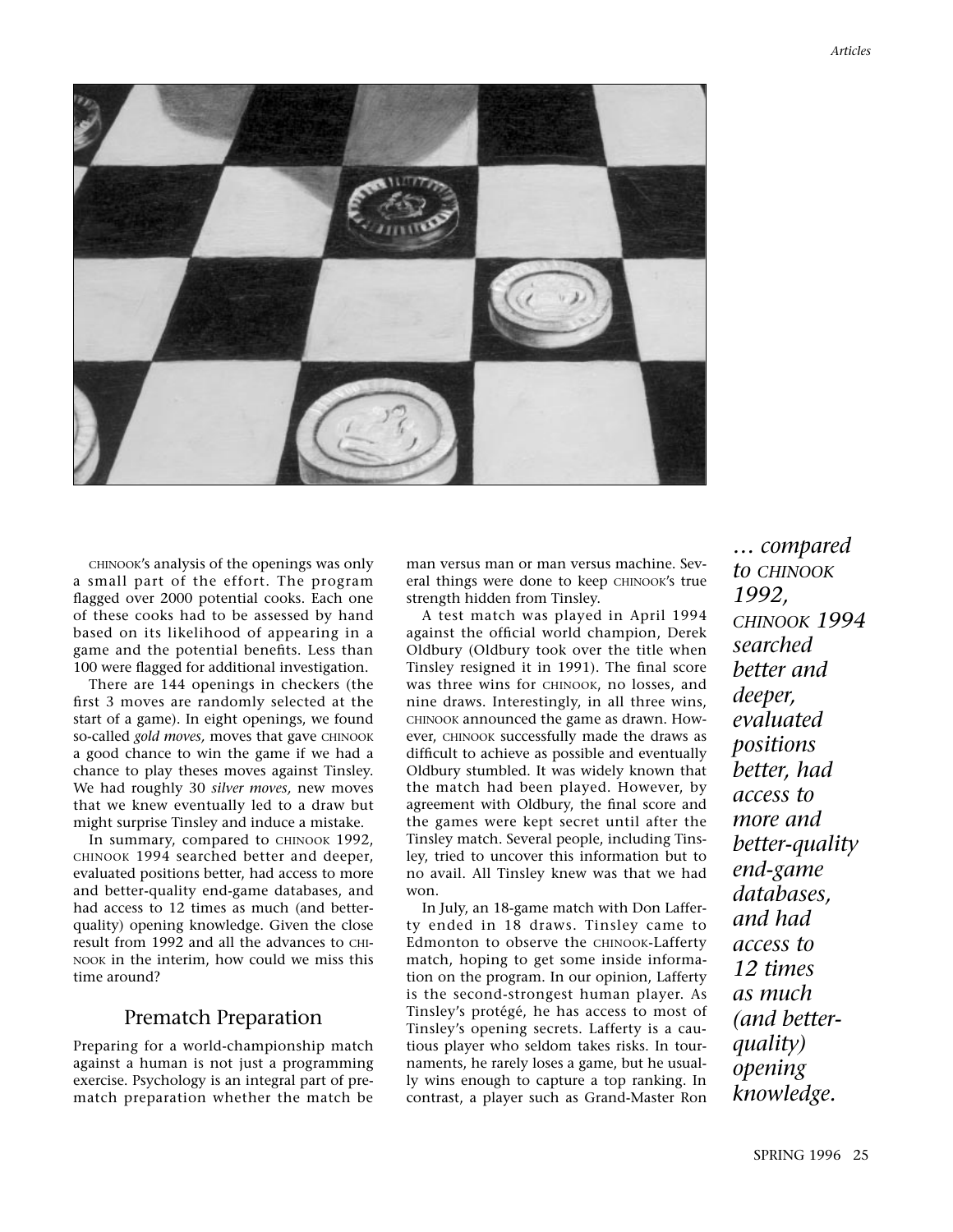

# *The Decisive Game*

The following game was the only decisive result in the 1995 Man-Machine World Championship match between Don Lafferty and CHINOOK. The game was played on January 17 at the International Checker Hall of Fame in Petal, Mississippi. The game is given using chess algebraic notation, where columns are labeled "a" to "h" (left to right) and rows are numbered "1" to "8" (from bottom to top). Black is at the top of the board and moves first.

*Black:* Lafferty

*White:* CHINOOK

#### 1. **d6-c5 c3-d4.**

#### 2. **e7-d6 b2-c3.**

3. **f6-g5 g3-f4.** This move was added to the opening book two days before the match started. Although not new (it hasn't been used in grand-master play for over 50 years), it catches Lafferty by surprise.

4. **f8-e7.** Lafferty thought for more than 10 minutes on this move. After the game, he was asked why he didn't play the obvious g7-f6. Lafferty replied that f8 e7 and g7-f6 looked equally attractive and that he had a hard time deciding. In prematch preparation, CHINOOK was able to prove that g7-f6 leads to a draw. 4. **f2-g3**. CHINOOK is now out of its book. With a 21 ply search, CHINOOK switches from h2-g3 to f2-g3 and

realizes it has a sizable advantage.

#### 5. **g5-h4 e1-f2.**

6. **g7-f6.** This move appears to be a mistake. CHINOOK expected b6-a5. CHINOOK's evaluation of the position grows from move to move now.

6. **f4-g5.** 

7. **h6-f4 g3-g7.**

8. **h8-f6 h2-g3.**

9. **b6-a5.** This move is apparently forced. The black position is critical. White is threatening to push a checker through from e3-f4-g5-h6-g7-f8 and get a king. Unless black can prevent this action, the white king will be able to leisurely attack black's checkers from behind.

9. **d4-b6.**

10. **a7-c5 c3-d4.**

11. **c5-b4.** Some annotators of this game have suggested that this is the losing move. CHINOOK disagrees. If CHINOOK is correct, then the game might have been lost on move 6. It is incredible to think that a player as strong as Lafferty could be losing in only six moves. This is a strong endorsement for preparing opening cooks!

11. **a3-c5.**

12. **d6-b4 g3-f4.**

13. **c7-d6.** The move b8-a7 was expected, but a deep search done while Lafferty was thinking revealed it to be a losing move.

13. **f4-e5.**

14. **d6-f4 e3-g5.** It is obvious that white is getting a king.

15. **b4-c3 d2-b4.**

16. **a5-c3 d4-c5**. CHINOOK announces that it thinks the game is won.

17. **d8-c7 g5-h6.**

18. **f6-g5 h6-g7.** Now the program announces it has seen to the end of the game.

19. **g5-f4 g7-f8.**

20. **e7-f6 c1-d2.**

21. **c3-e1 f8-e7.**

22. **e1-g3 e7-e3.** After the game, Lafferty said he played for this ending. He knew this position was bad, but he thought it was drawable. Lafferty's misassesment illustrates how powerful the combination of deep search and end-game databases can be; CHINOOK had envisioned this position many moves previously. In the following, an asterisk indicates the only move to preserve the win. These moves are played instantly.

- 23. **b8-a7 a1-b2\*.**
- 24. **g3-f2 e3-d4\*.**
- 25. **f2-e1 b2-a3.** The move d4-c3 also wins.
- 26. **h4-g3 d4-c3\*.**
- 27. **g3-h2 c3-d4\*.**
- 28. **e1-d2 a3-b4\*.**
- 29. **d2-c1 d4-e5\*.**

30. **c1-b2 b4-a5\*.** Lafferty completed this move with seconds remaining on his clock. You must play 30 moves in an hour; failure to do so results in an immediate forfeit.

31. **b2-c3 c5-d6\*.**

32. **c3-d4 e5-c3\*.**

33. **c7-e5 c3-b4\*.**

34. **e5-d4 b4-c5\*.**

35. **d4-e3.** Black resigns.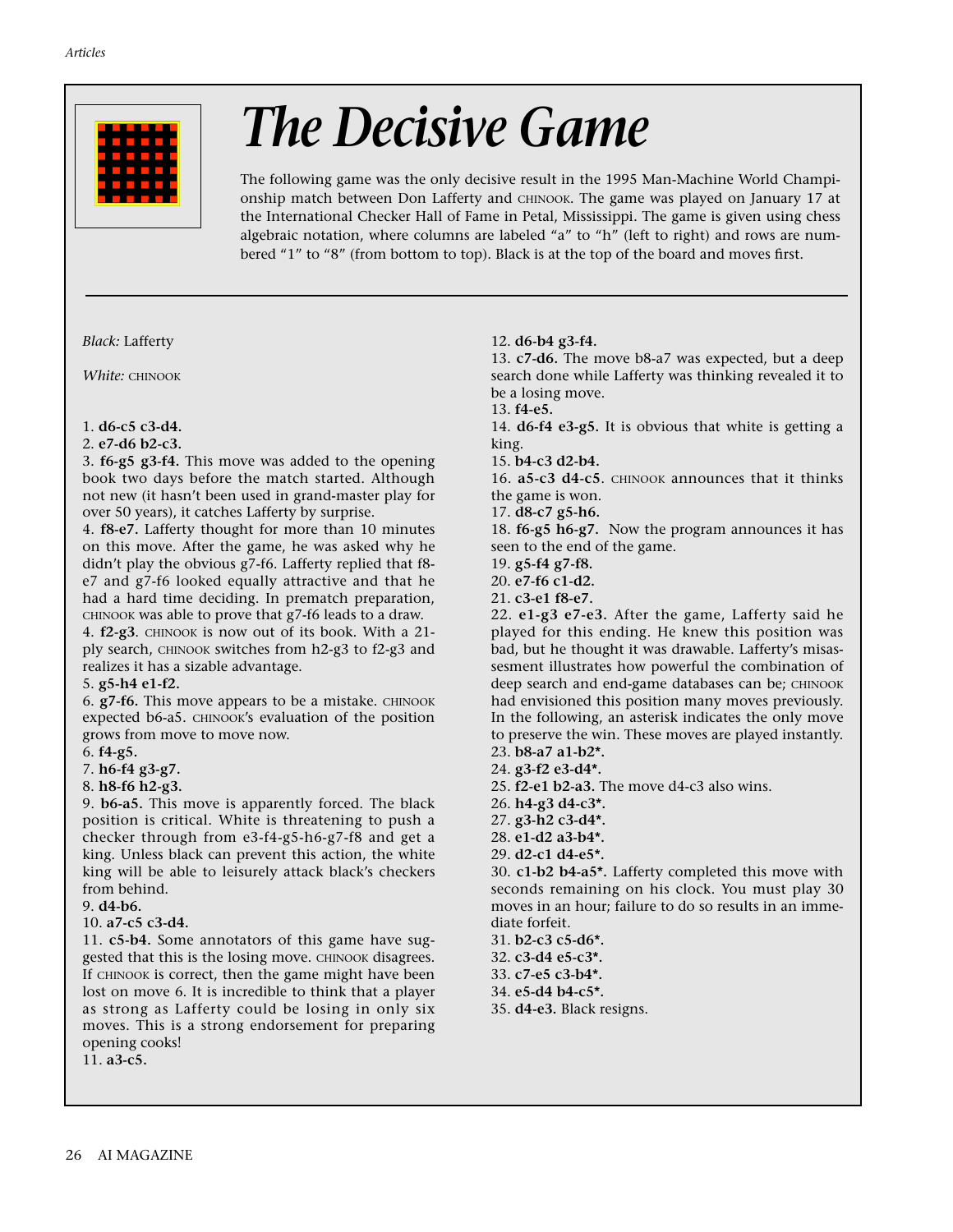King loses several games a tournament, but his aggressive style ensures many wins and a frequent first-place finish. At the end of July, CHINOOK played in the Southern States Championship in Dallas, Texas. The program did not lose a game and finished first, ahead of several grand masters, including Ron King (Lafferty and Tinsley did not play). The following week, the U.S. Championship was held at the same site. As usual, almost all the best players in the world were participating.

Round one produced a surprise: Tinsley was paired against CHINOOK. All four games played were drawn, although Tinsley put CHI-NOOK under a lot of pressure in game 3. Postmortem analysis revealed a serious bug in CHI-NOOK's evaluation function that was quickly repaired. In the fourth round, CHINOOK drew its match with Lafferty. Going into the last round, CHINOOK was tied for first with Lafferty, with Tinsley a half-point behind. In the final round, CHINOOK again drew with Lafferty, allowing Tinsley to climb into a three-way tie for first place with a last-round victory over Ron King. It was the first time in over 40 years that Tinsley hadn't finished alone in first place.

In all the games played leading to the world-championship match, CHINOOK's new opening book was concealed. The program was set up to "think" on every move and not play instantly, as most programs do when still in the opening. In effect, no one knew in advance how extensive our opening preparation was. As well, all our opening cooks were disabled, ensuring that we did not accidentally reveal some of our prepared surprises.

In 1992, we switched evaluation functions on Tinsley. All the published CHINOOK games had been played with an old evaluation function. For the match, we used one that Tinsley had never seen before, with different strengths and weaknesses than Tinsley had prepared for. For 1994, we did something similar. Before the start of the match, several parameters were altered to give the program a slightly different style of play. Whether the differences were discernible to Tinsley is not known.

Prior to the world-championship match, Tinsley expressed confidence that he had figured out CHINOOK's weaknesses and that he could exploit them. He did not know that he would be playing an adversary with a different evaluation function, a large opening book, and a faster computer. These changes effectively meant that most of Tinsley's prematch study of CHINOOK was probably in vain.

# The 1994 Man-Machine World Championship

The match was held at the Computer Museum in Boston, Massachusetts, beginning 15 August 1994. Silicon Graphics again sponsored the match. David Levy and Raymond Keene organized and directed the event.

The first six games of the match were drawn. Only in game two did anyone have any winning chances. Tinsley made a mistake early and had to struggle hard to save the game. Afterward, he confided that everywhere he looked he found only losing moves. One move, however, had a ray of hope, and Tinsley "placed his faith in God" and hoped for a miracle; he had found the only path to safety.

One minute before the start of game 7, Tinsley revealed that he had not slept well the night before and wanted to see a doctor. Play was canceled for that day, and Tinsley was taken to the hospital for tests. Nothing untoward was revealed, and Tinsley indicated he would play the next day. The following morning, Thursday, 18 August, Tinsley unexpectedly resigned the match and the worldchampionship title, citing health concerns. Attempts to convince him otherwise, or to postpone the match, failed. On Friday, he was admitted to the hospital for tests, and on the following Tuesday, he was diagnosed with cancer.

In accordance with the rules, CHINOOK was declared the man-machine world champion. Because we were in Boston, and everything was set up to play a match, the organizers hastily flew in Don Lafferty to challenge for CHINOOK's title. The match ended with 1 win apiece and 18 draws. He scored in game 8 when a bug caused a large misassessment of a position.1 CHINOOK wore Lafferty's defenses down in game 10. With the exception of game 2 where CHINOOK came close to winning, the rest of the games were uneventful draws.

Although CHINOOK was world champion, the way we achieved it did not rest well with us. We won the title on forfeit from Tinsley and retained the title by drawing the match with Lafferty. Fortunately, Lafferty was eager for a rematch, which was held in Petal, Mississippi, in January 1995. The final score was 1 win to none in favor of CHINOOK, with 31 games drawn. We had several opportunities to modify the program to increase its chances of winning a game; however, we felt it was more important not to lose than it was to win.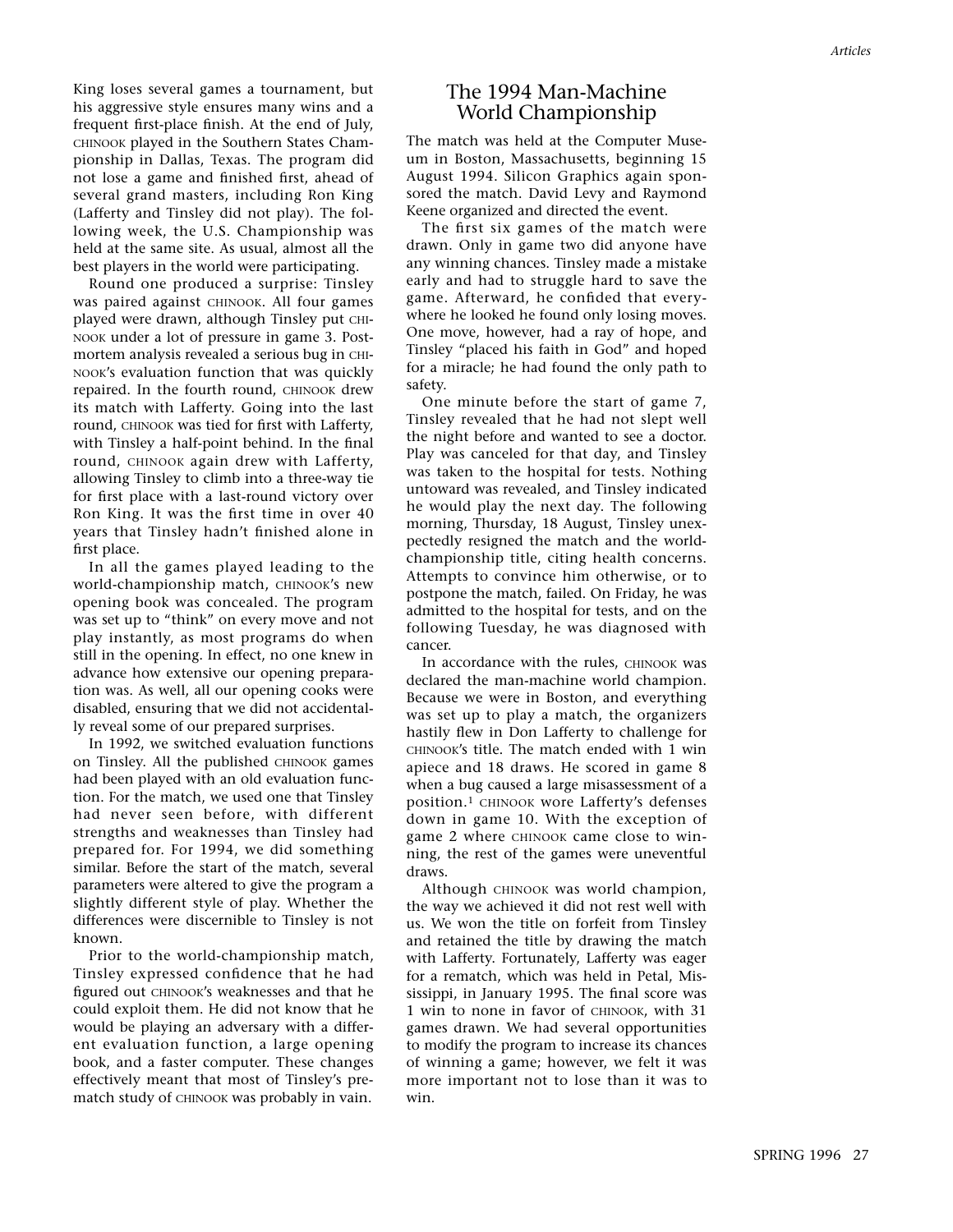In January 1995, Tinsley said he felt good and was interested in playing a rematch with CHINOOK that summer "to regain my title." Within a week of that conversation, he suffered a relapse from which he never recovered. Tinsley died on 3 April 1995. With his passing, we lost not only a feared adversary but also a friend. Every member of our team had the deepest respect and admiration for Tinsley. It was a privilege to know him.

# Conclusions

The CHINOOK team's success is owed to Marion Tinsley. When faced with the challenge of a computer, Tinsley could have said no and had the backing of the checker federations. Instead, Tinsley was only interested in playing the best, whether it be man or machine. Our project might have died in 1990 because of a lack of human competition. With Tinsley's support, CHINOOK was able to compete in the major checker tournaments and play matches against the top players in the world. We can only hope that his example sets a precedent for other games, such as chess, where, to date, computers are banned from officially sanctioned events.

The unfortunate events in Boston leave unresolved the question of whether CHINOOK 1994 was better than Tinsley. The lead-up to the 1992 and 1994 matches indicates how CHINOOK had grown in strength. In 1994 and 1995, CHINOOK played 152 games against master and grand-master opposition and 44 tournament games against commercially available programs (COLOSSUS, CHECKERS, and SAGE DRAUGHTS, all strong programs). In this run, CHINOOK lost only one game and was in serious trouble in one other. Both problems were directly attributable to programming errors. In contrast, in 1992, CHINOOK lost 7 of 99 tournament or match games. Of these games, CHINOOK was outplayed three times, lost two because of programming errors, lost one on forfeit, and lost one because we underestimated the importance of a piece of checker knowledge.

Is CHINOOK the best player in the world? With the victory over Lafferty, both the ACF and the EDA recognize CHINOOK's title. The next human-only world championship will be played between Don Lafferty and Ron King. CHINOOK's lifetime record against King is seven wins, no losses, and nine draws. Lafferty, too, has a winning record against King. Whether King or Lafferty wins, the record suggests that CHINOOK is the better player. As CHINOOK continues to improve on a daily basis and with no new Marion Tinsleys on the horizon, CHI-NOOK's dominance can only grow.

Checkers has a rating system comparable to that used in chess. The latest ACF ratings list the top four players in the world:

| <b>CHINOOK</b> | 2712 |
|----------------|------|
| Ron King       | 2632 |
| Asa Long       | 2631 |
| Don Lafferty   | 2625 |

The rating system predicts that an 80-point rating differential translates into a 60-percent winning probability.

The only goal left to achieve is solving the game of checkers: We want to build a perfect checker player. Toward this goal, end-game database construction continues. At the time of this writing, all the 8-piece databases are complete (440 billion positions), and the 9 piece computation has begun. Every additional database we compute simplifies the task of solving the game. Because of a lack of time, we have not yet begun to research the algorithms needed to efficiently search a space of size *O*(1020).

Over the past six years, we have been consumed by the quest to defeat the unbeatable Tinsley. It was Tinsley's fervent desire to never lose a match to CHINOOK. It is ironic that in the end, both parties got their wish—but not in the way they wanted it. CHINOOK became world champion by defeating Tinsley by forfeit. Tinsley's record remains intact; by resigning in the middle of an even match, his record shows that he never lost a match to CHINOOK over the board.

CHINOOK represents a large AI softwareengineering project. Given the enormous amount of time and resources we have expended to achieve dominance over humans in a simple problem domain such as checkers, one wonders how much knowledge engineering is required for harder, more mainstream AI problems.

Come visit our Web site and play a game against CHINOOK: http://www.cs.ualberta.ca ~chinook.

### Postscript

In May 1995, Ron King formally challenged CHINOOK for the world man-machine title. Since then, there have been several postponements on King's end. This match will not occur until after the King-Lafferty match in March 1996.